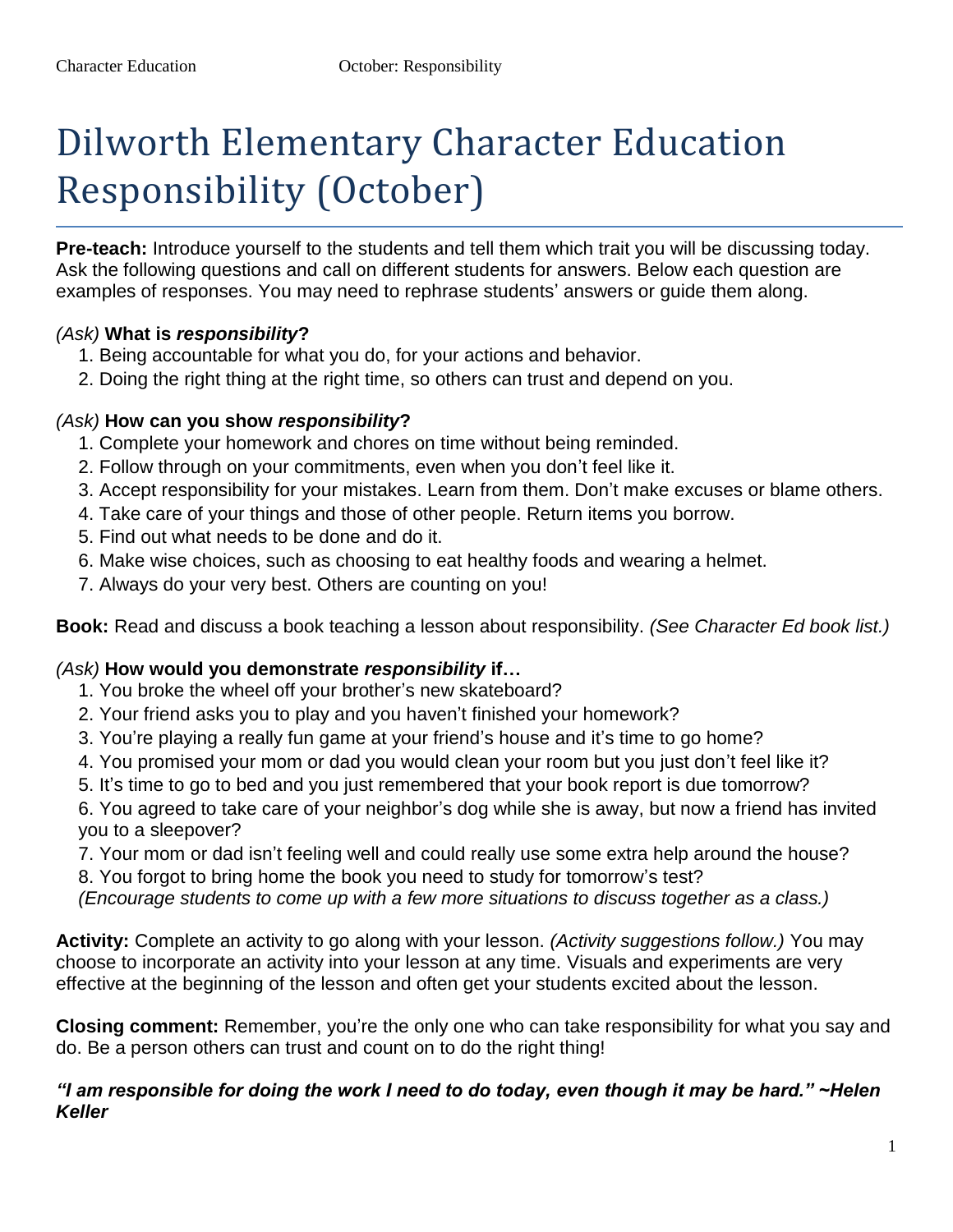# **Responsibility Activities**

#### **Responsibility Is My Bag**! – **All Dilworth K Classes Materials**: Paper bag

Give everyone a lunch-sized paper bag. Tell the students how they can show responsibility by helping keep their family car neat and tidy. Ask them to each decorate their bag. When they are finished, cut a small hole near the top so the bag can be placed over a switch or knob in the car and used as a trash catcher. Tell the students it will be their responsibility to empty the bag when it's full and put it back in its place. *(Big Activity Book for Building Little Characters,* R.Bertolini*)* 

# **Responsibili-Tree** – **All Dilworth 1st Grade Classes**

**Materials**: White, brown, and green construction paper. Tree trunk with branch stencil and leaf stencil made from heavy paper. (Alternative: bring one large tree shape drawn on posterboard, green construction paper, leaf stencils; glue students' responsibility leaves to one class Responsibili-Tree.)

Give each student one piece each of the white, brown, and green construction paper. Ask them to use the brown paper to trace and cut out the tree trunk and then glue it on their white paper. Then use the green paper to cut and trace out leaves and then glue the leaves on the branches of the tree trunk. Students will then write responsible actions that they perform on each of the leaves, such as take out the garbage, feed the dog, and set the table.

#### **The "What if....?" Game** – **All Dilworth 2nd Grade Classes**

**Materials**: A sample lunch, for example, a sandwich (meat, cheese, lettuce), a piece of fruit, a carton of milk

Ask the students a series of "What if...?" questions.

1. What if the farmer who grew the grain to make the bread for this sandwich decided to play ball instead of harvesting the grain? *(Explain that we wouldn't have any bread to eat, than take the bread off the sandwich.)* 

2. What if the farmer who raised the animals for the meat decided he was just too tired to take the animals to market? *(Take the meat away)* 

3. What if the dairy farmer decided it was too cold and rainy to go out and milk the cows in the morning? (*Take away the cheese and milk)* 

4. What if the workers who harvest fruits and vegetables were too busy watching TV to work in the fields? *(Take away any fruit and vegetables)* 

5. What if the store manager and employees at the grocery store didn't feel like working for a few weeks and played with friends instead? *(Take away everything else and explain that the store wouldn't be open and we could not get the things we need.)* 

See what can happen when people do not show responsibility? We count on others to be responsible and do their jobs correctly and on time.

The jobs you have are important. *(Ask the students to give examples of their jobs.)* When you do what is expected of you to the best of your ability, you are being responsible and others know they can count on you. (*www.charactercenter.com)*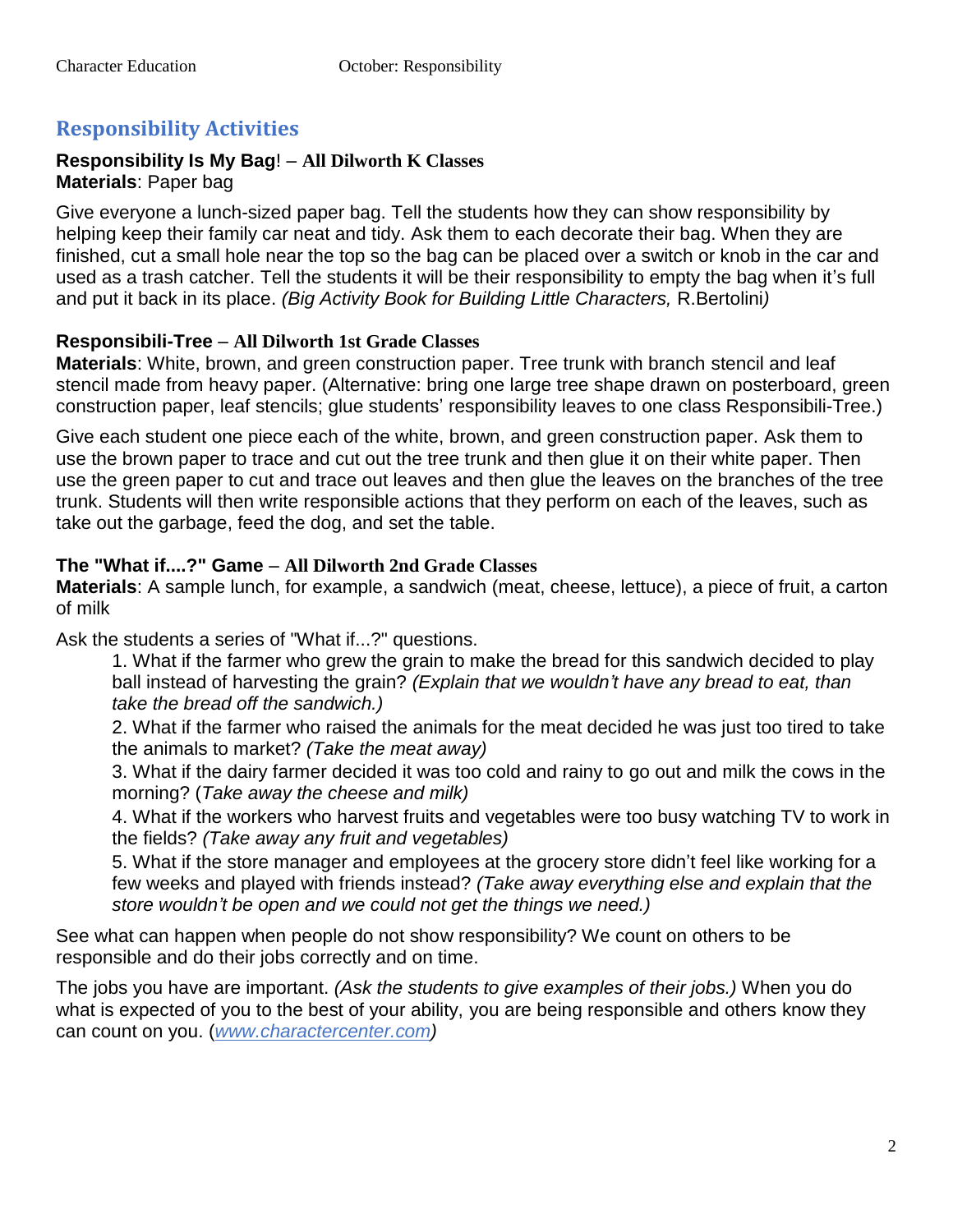# **Responsibility Activities (continued)**

# **Sweet Responsibility** – **All Dilworth 3rd Grade Classes**

**Materials**: Small apples and wrapped candy miniatures, one for each student

Show the students what you have. Ask them one by one which of the two items they would like and let them take the one of their choice. First speak to those that chose the candy, saying something like, "You have chosen the food that will give you quick energy. It's very sweet. But it doesn't last very long and it is mostly empty calories. A few minutes after you eat it, you'll be hungry for more." To those who chose the apple say something along the lines of, "The apple will also give you energy and tastes sweet. But the apple is nutritious and will give you extra vitamins. You will feel more satisfied and benefit from the energy it gives for a longer period of time. The decision to take the apple was a wise one."

Now ask the children how you can compare the apple and candy to our responsibilities and the choices we face every day. Some of the choices we make bring us immediate pleasure but have no long-lasting value (like the candy). Wise and responsible choices (like the apple) will bring us a longer-lasting type of happiness and satisfaction.

# **Responsi-bill-lity** – **All Dilworth 4 th Grade Classes**

# **Materials:** A dollar bill

Look what I brought with me today. *(Hold up the dollar bill for the students to see.)* Ask: Do we all need money? What do we use money for? *(Discuss needs and wants.)* Which things do we all *need* to spend money on, and which things would you *want* to spend money on?*)* 

When I hold this dollar bill in my hand, it doesn't block my vision of the things around me. I can see wonderful things like my family, friends, people who might need help, and I can see work that needs to be done. But if I hold money too close to me *(hold dollar in front of your eyes),* that's all I can see or care about. So if I love money too much, that can lead to trouble. I might begin to make foolish and selfish purchases, thinking only of myself and of this moment instead of making responsible choices and thinking about the needs of others.

- 1. Have you ever spent money on something, then wished you'd saved it for later instead?
- 2. Are there *experiences* you remember and enjoy for longer than a gadget, toy, or something you spend money on? What about a day spent with friends?
- 3. How does it feel when you share with others who need a little more, instead of holding money too close and only thinking of yourself?

Having money is not a problem. But if I love money too much—and hold it too close—it becomes a problem.

What are some good and responsible things we can do with money? *(Object Talks for Any Day, by Verna L. Kokmeyer)*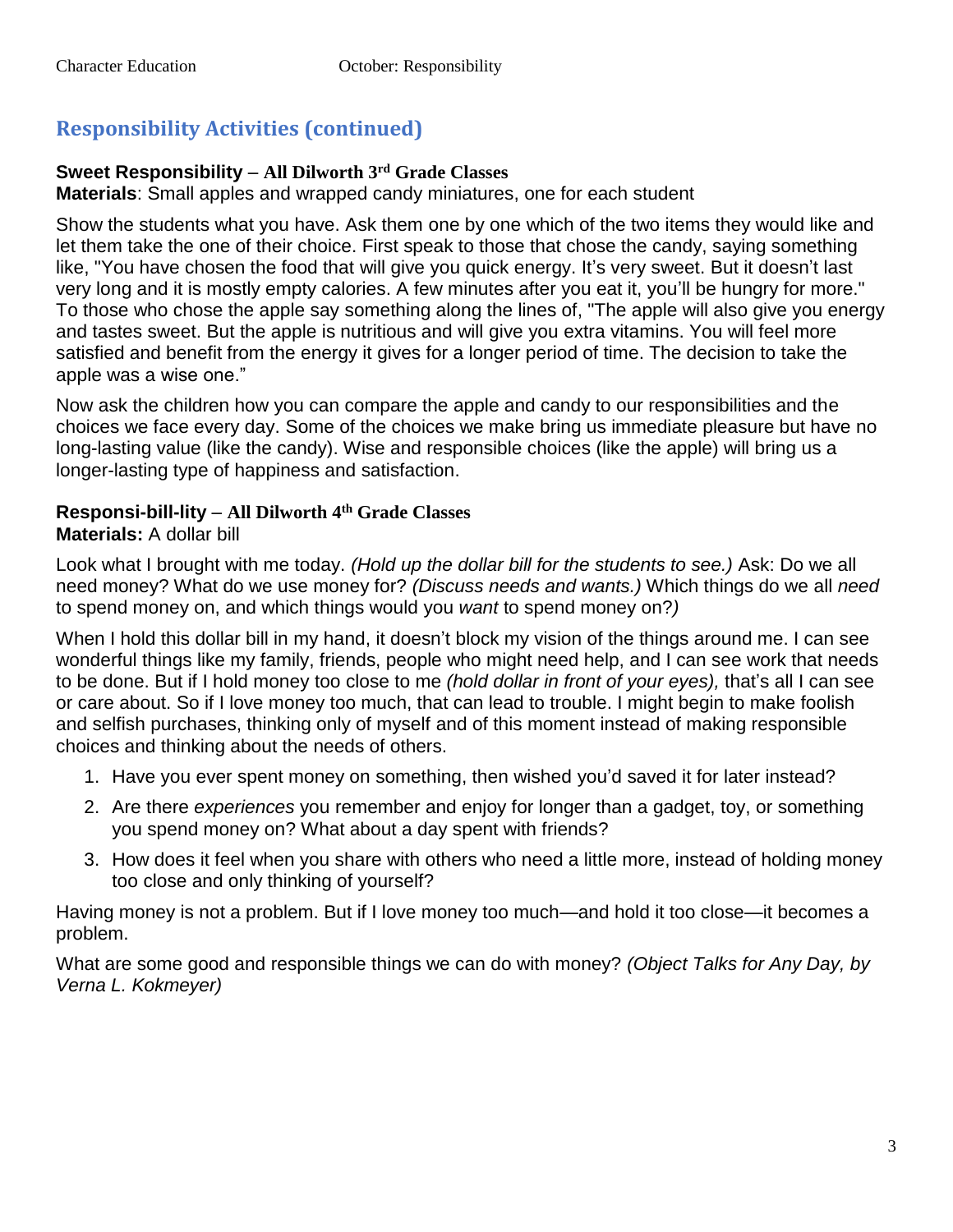# **Responsibility Role Play** – **All Dilworth 5th Grade Classes Materials**: None

Divide the students into small groups and ask them to develop a skit about responsibility. Have each group present to the class. Discuss each skit and the responsible (and irresponsible) behavior it explored.

Examples of situations they might explore:

Which choice will probably give immediate pleasure and which choice would give you long-term satisfaction? Which is the responsible choice?

1. You're working on your homework when a friend calls and invites you to come over and watch a movie.

2. You've been saving your money to buy a new skateboard, but as you walk by the arcade you think about spending the money to play a few arcade games instead.

3. You have the opportunity to finish your science project ahead of schedule or play basketball with your friends.

*(10-Minute Life Lessons for Kids, J Miller)* 

# **Additional Responsibility Activity Options**

**Mr. "No Excuse" Moose** (Suggested for grades K–2) **Materials**: A stuffed moose or a picture of one

Discuss what *excuses* are (ways of getting out of doing something, or trying to find a reason not to do a job or be responsible for it). To help students understand the importance of accepting responsibility and following through, introduce them to your friend Mr. "No Excuse" Moose. Mr. Moose shows responsibility by doing what is expected of him. He does not blame others or make excuses. Role play with the students different ways Mr. Moose would respond to given situations. For example, it's time for Mr. Moose to take out the trash. Does he say "I'm too tired" or "Ask someone else"? (Option: Ask the students to think of silly or outlandish excuses an Excuse Moose might offer: "I can't, my foot is sore," "I can't, I'm too hungry," and others. Ask if the students would have faith in Excuse Moose the next time they need to rely on him, if he gave excuses and didn't take responsibility.) Mr. "No Excuse" Moose *never* makes excuses…he takes responsibility and gets the job done. People know they can count on Mr. Moose!

#### *Strega Nona* **Helpers** (Suggested for grades K–2)

**Materials**: *Strega Nona* or *Strega Nona's Magic Lessons* by Tomie dePaola**,** paper and crayons

Read *Strega Nona*. Talk about helping others, and being careful to pay attention, unlike Big Anthony in the story. Have each student fold a paper in thirds and unfold it to make three sections. Ask the students to draw themselves helping by acting responsibly in three different situations (at home, school, and in the community). For example, they may draw pictures showing them cleaning their rooms, listening in class, sharing, or picking up trash. Encourage the students to write a sentence describing each picture including responsible actions: helping, making good choices, completing tasks, or being a good citizen. Share the pictures with the class.

(*http://www.character.org/lessons/lesson-plans/elementary/julian-elementary-school/*)